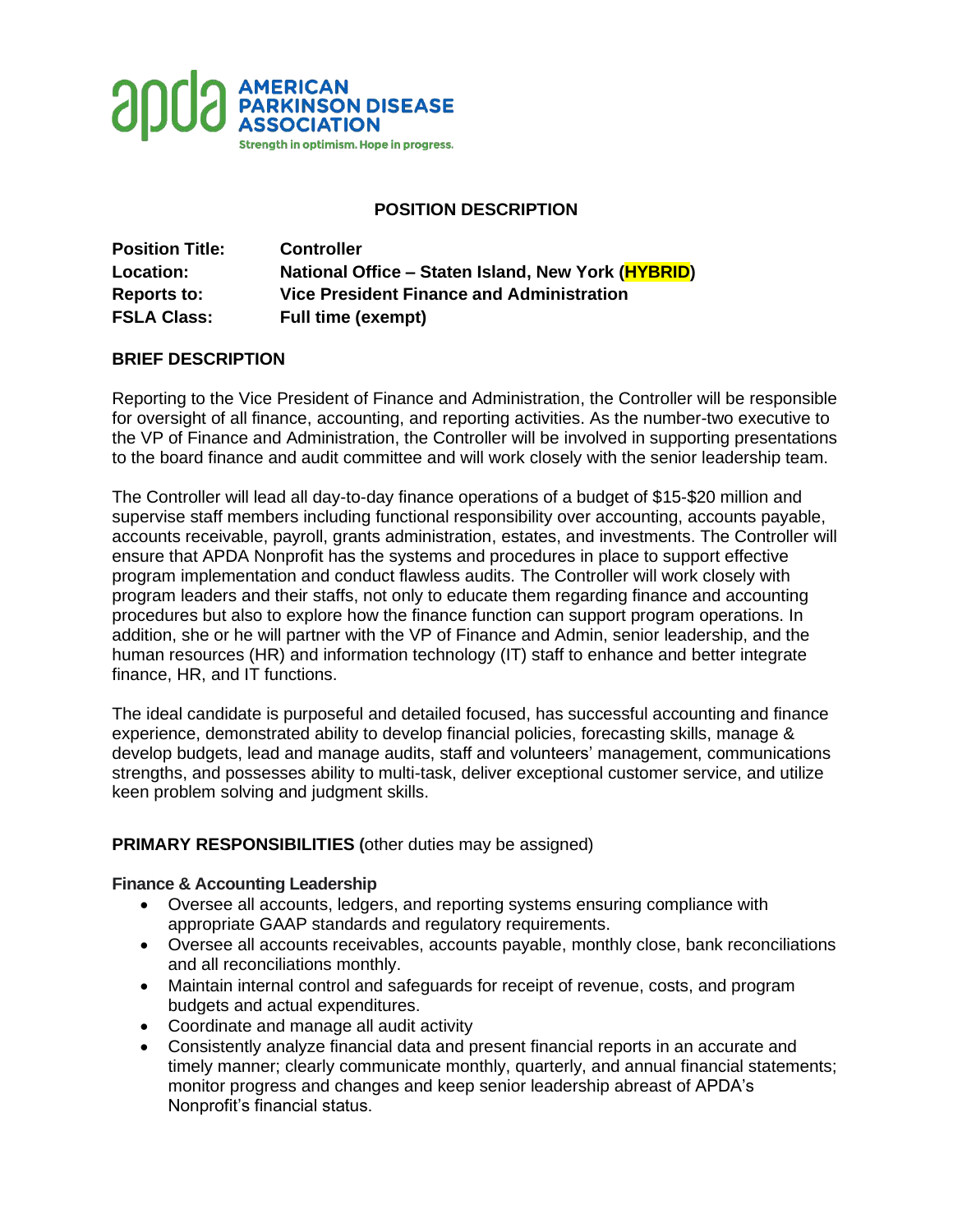- Assist APDA Nonprofit's leadership in the annual budgeting and planning process; administer and review all financial plans and compare to actual results with a view to identify, explain, and correct variances as appropriate.
- Support the VP of Finance and Administration in engaging the board's audit and finance committees around issues and trends in financial operating models and delivery.
- Oversee all financial and accounting, project/program, grants, estates, and investment accounting; ensure that expenditures are consistently aligned with grant and program budgets throughout the grant/fund period; collate financial reporting materials for government, corporate, and foundation grants.
- Manage organizational cash flow forecasting by working in partnership with the senior leadership team; continuously collaborate with the senior leadership team to assess the financial efficacy of program operations and establish finance and administrative systems to support program operations.
- Manage and track the performance of invested assets in keeping with policies and investment guidelines.

### **Team Leadership**

- Leverage strengths of the current finance team members, help to clarify roles and responsibilities and develop and implement training programs to maximize and reach optimal individual and organizational goals.
- Provide leadership in strengthening internal communications with staff at all levels throughout the organization; create and promote a positive and supportive work environment.

### **Working Conditions, Physical Demands, Travel**

- General Working Conditions: Hybrid Remote/Office environment (based on business needs) in accordance with New York City Laws and Regulations
- Physical Demands: primarily a sedentary work environment, along with the ability to stand, sit, feel, crawl, bend, reach; occasional need to lift or move up to twenty-five pounds
- Machines, Tools, Equipment, Electronic Devices, Computer Software, etc. use:
	- o Ability to operate a motor vehicle in accordance with company policy.
	- $\circ$  Ability to use common office equipment such as: telephone, scanner, computer, printer, and copier.
	- o Computer programs including MS Office and Outlook, related industry, and functional databases.
- Travel requirements: Up to 25% local travel and irregular hours including evening or weekend meetings or events as needed.

#### **Staff Management:**

The staff accountant will report to the Controller and the Manager, Finance and Administration will have a dotted line to the Controller.

#### **Qualifications**

This is an extraordinary opportunity for a mature leader with seven to ten years of accounting and finance experience, ideally beginning in accounting and audit, followed by experience gathering, evaluating, presenting, and reporting financial information to executive teams and external stakeholders. She or he will ideally have experience in a complex nonprofit that has multiple programs.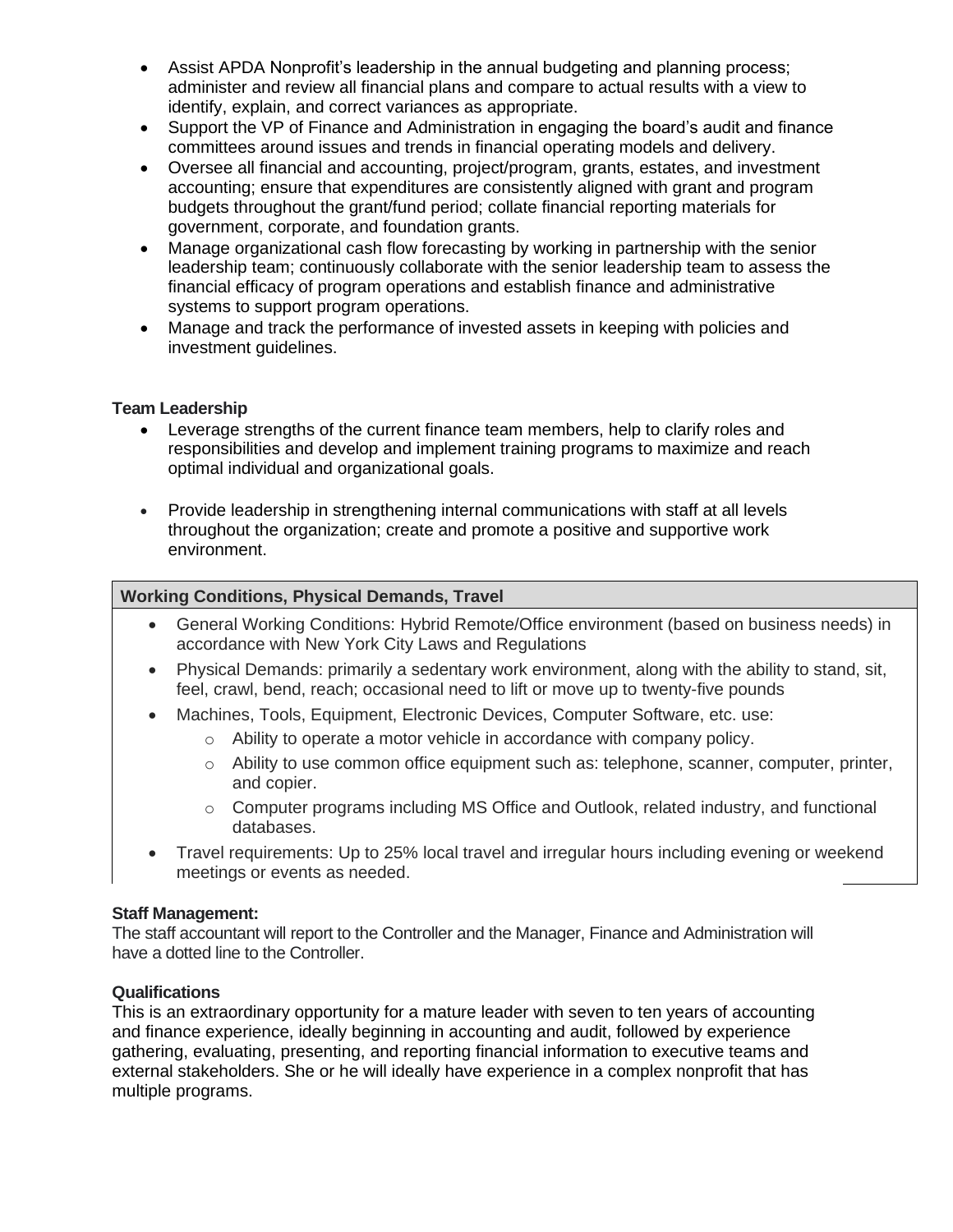# **Specific requirements include:**

- Personal qualities of integrity, credibility, and unwavering commitment to APDA's Nonprofit's mission; an initiative-taking, firsthand analytical thinker who will own, in partnership with the VP of Finance and Administration, the responsibility for finance and accounting functions
- Solid experience coordinating audit activities and managing reporting, budget development and analysis, accounts payable and receivable, general ledger, payroll, and accounting for investments
- A record in grants management as it relates to compliance and reporting of government, corporate and foundation grants is essential
- Technology savvy with experience selecting and overseeing software installations and managing relationships with software vendors; advanced knowledge of accounting and reporting software specifically Quick Books desktop and Net Suite
- Advanced competency in Microsoft Office
- Commitment to recruiting, mentoring, training, and retaining a diverse team; the foresight and ability to delegate accordingly
- Keen analytic, organization and critical thinking skills which allows for strategic data interpretation versus. simple reporting
- Strong interpersonal and communication skills; experience in effectively communicating key data, including presentations to senior management, board, or other outside partners
- Ability and desire to translate complex financial concepts to individuals at all levels including finance and non-finance managers
- Personal qualities of integrity, credibility, and dedication to the mission of APDA's Nonprofit

# **EDUCATION**

- Bachelor's degree in accounting or related (required) with a minimum of seven to ten years accounting work experience (required)
- Certified Professional Accountant (CPA) certificate or MBA (preferred)

# **SALARY & BENEFITS:**

- \$105-115K per year
- Medical, Dental and Vision on the first day of the month after you start
- 401K after three months of service, no company match Life insurance
- Life Insurance
- Pension eligible after one year of service and fully vested after five years of service
- HSA & FSA spending accounts available

In accordance with the NYC mandate from the Health Commissioner, APDA requires employees that will be on site at an office location to have received at least two COVID 19 vaccine from Pfizer or Moderna, or one vaccine from J&J. The NYC office location has employees with hybrid work arrangements. This means they are in the office some of the time and can work at home other times, as dictated by the needs of the company and their specific role. Some positions are required to be onsite for business purposes and so proof of vaccination will be required for employment. Vaccine waivers are not permitted in NYC office locations at this time in an accordance with the mandate.